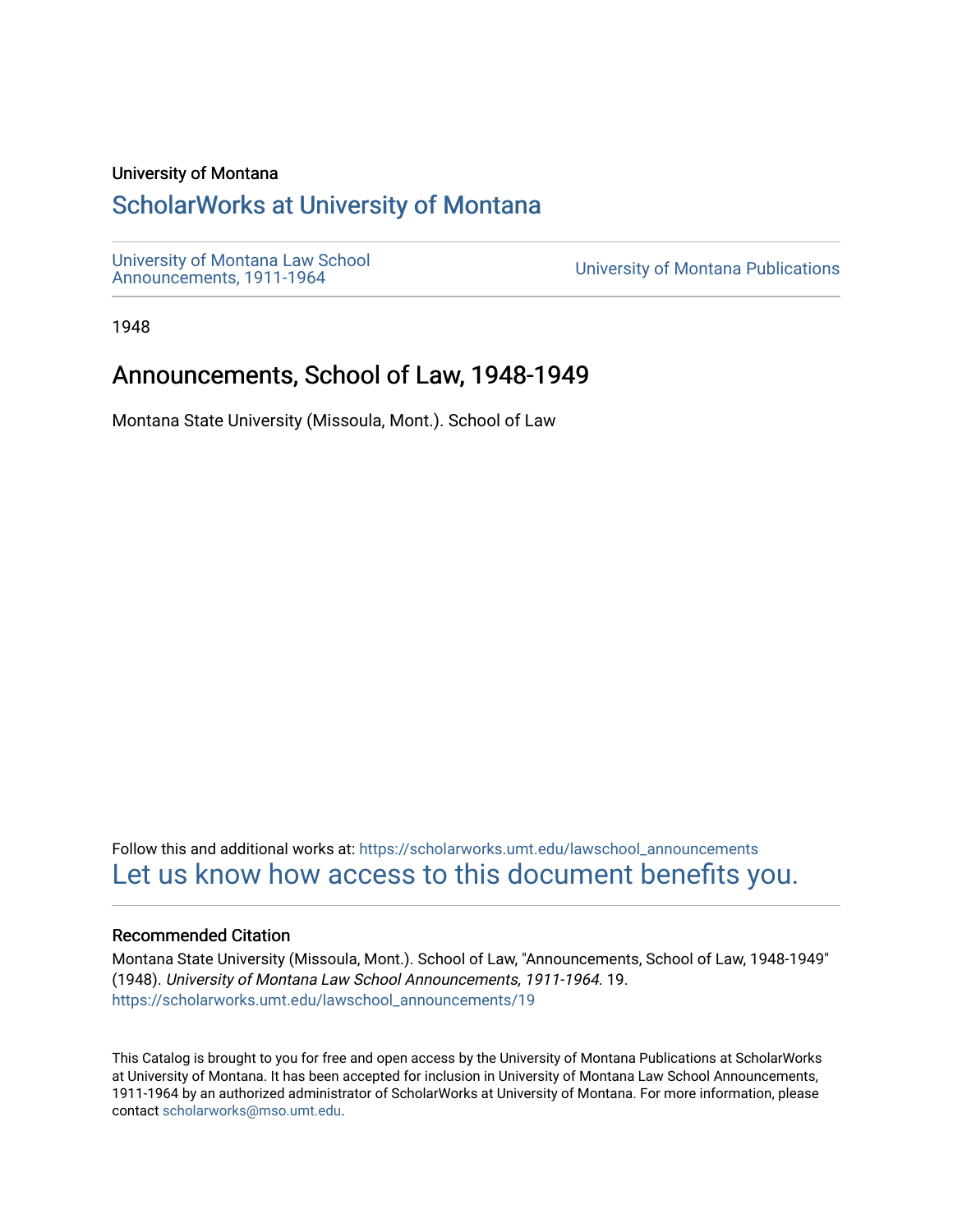**ANNOUNCEMENTS SCHOOL OF LAW** 1948-49

48-49

 $0 \times 3$ 



MONTANA STATE UNIVERSITY MISSOULA, MONTANA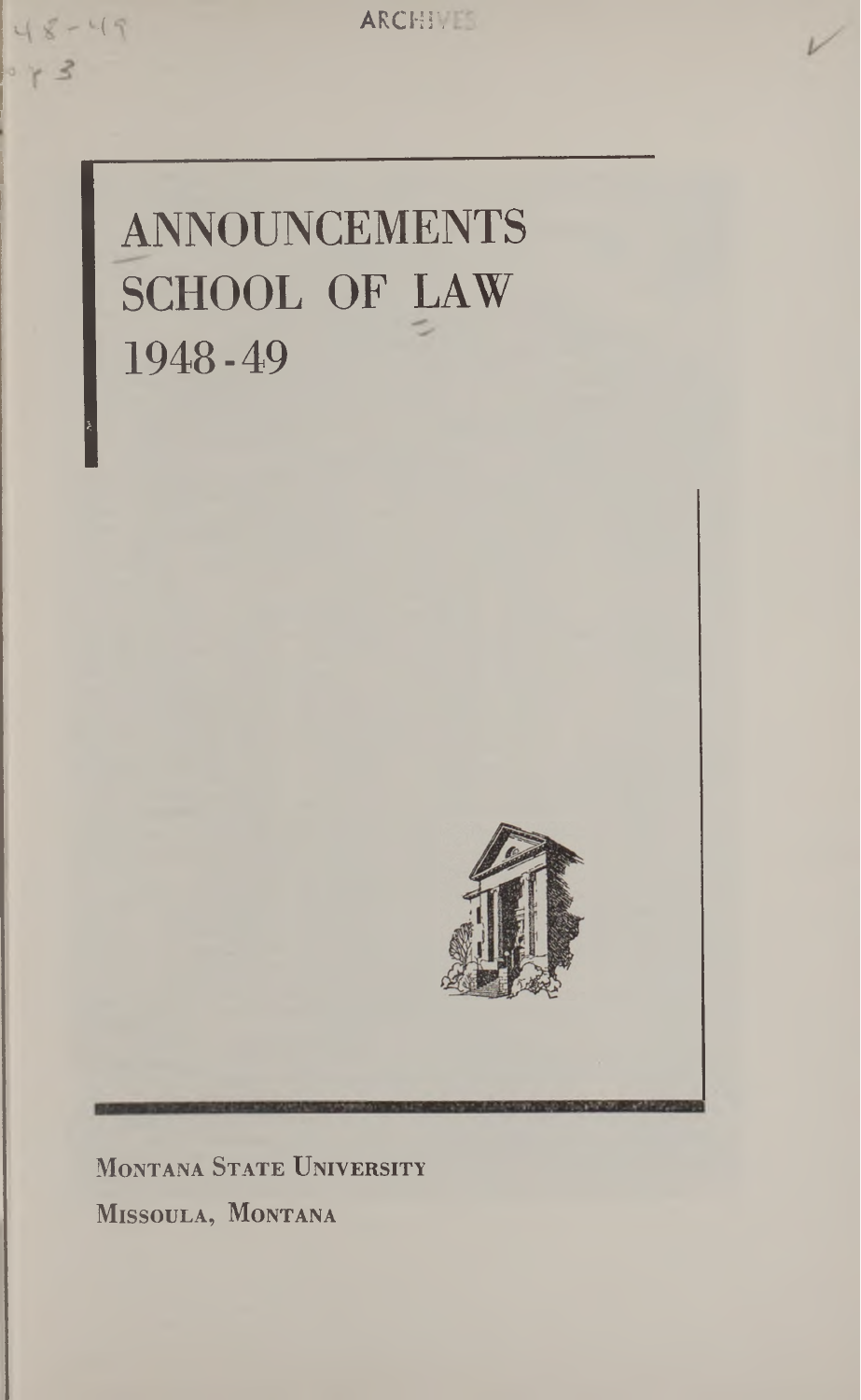## **MONTANA STATE UNIVERSITY CALENDAR 1948-49**

#### **1948**

#### SUMMER SESSION

| ,,,,,,,,                                                                  |  |
|---------------------------------------------------------------------------|--|
| <b>SUMMER SESSION</b>                                                     |  |
| June 14. Monday Montered and Manual Communication and Manual Registration |  |
| June 15. Tuesday <b>Example 2018</b> June 15. The Begins                  |  |
|                                                                           |  |
|                                                                           |  |
|                                                                           |  |

#### AUTUMN QUARTER

| September 20-25. Monday through SaturdayOrientation Week and Registration     |  |  |
|-------------------------------------------------------------------------------|--|--|
| September 22, 23, Wednesday and ThursdayRegistration of Former Students       |  |  |
|                                                                               |  |  |
|                                                                               |  |  |
|                                                                               |  |  |
| December 16. Thursday, 5:20 p.m. Autumn Quarter Ends: Christmas Recess Begins |  |  |

#### **1949**

#### WINTER QUARTER

|  | March 17, Thursday, 5:20 p.m. _________________________________Winter Quarter Ends |  |  |
|--|------------------------------------------------------------------------------------|--|--|

#### SPRING QUARTER

| <b>SPRING QUARTER</b> |  |
|-----------------------|--|
|                       |  |
|                       |  |
|                       |  |
|                       |  |
|                       |  |
|                       |  |
|                       |  |

#### SUMMER SESSION

| a much al wannonali a una herrestama muchi mesungan sermana muchi mengan melangkan seringa mengalih titik Afrik Afrik Titik |  |
|-----------------------------------------------------------------------------------------------------------------------------|--|
| <b>SUMMER SESSION</b>                                                                                                       |  |
| June 13, Monday-compared the contract of the contract of the Registration                                                   |  |
|                                                                                                                             |  |
|                                                                                                                             |  |
|                                                                                                                             |  |

#### AUTUMN QUARTER

| September 19-24, Monday through SaturdayOrientation Week and Registration            |  |  |  |
|--------------------------------------------------------------------------------------|--|--|--|
| September 21, 22. Wednesday and Thursday ___________Registration of Former Students. |  |  |  |
|                                                                                      |  |  |  |
|                                                                                      |  |  |  |
|                                                                                      |  |  |  |
| December 15, Thursday, 5:20 p.mAutumn Quarter Ends; Christmas Recess Begins          |  |  |  |

An act of the Seventeenth Montana Legislative Assembly provides that schools shall not be dismissed on the following days: February 12 (Lincoln's birthday), February 22 (Washington's birthday), Second Tuesday of May (Arbor Day), June 14 (Flag Day), October <sup>12</sup> (Columbus Day), November <sup>1</sup> (Pioneer Day), November <sup>11</sup> (Armiatico Day).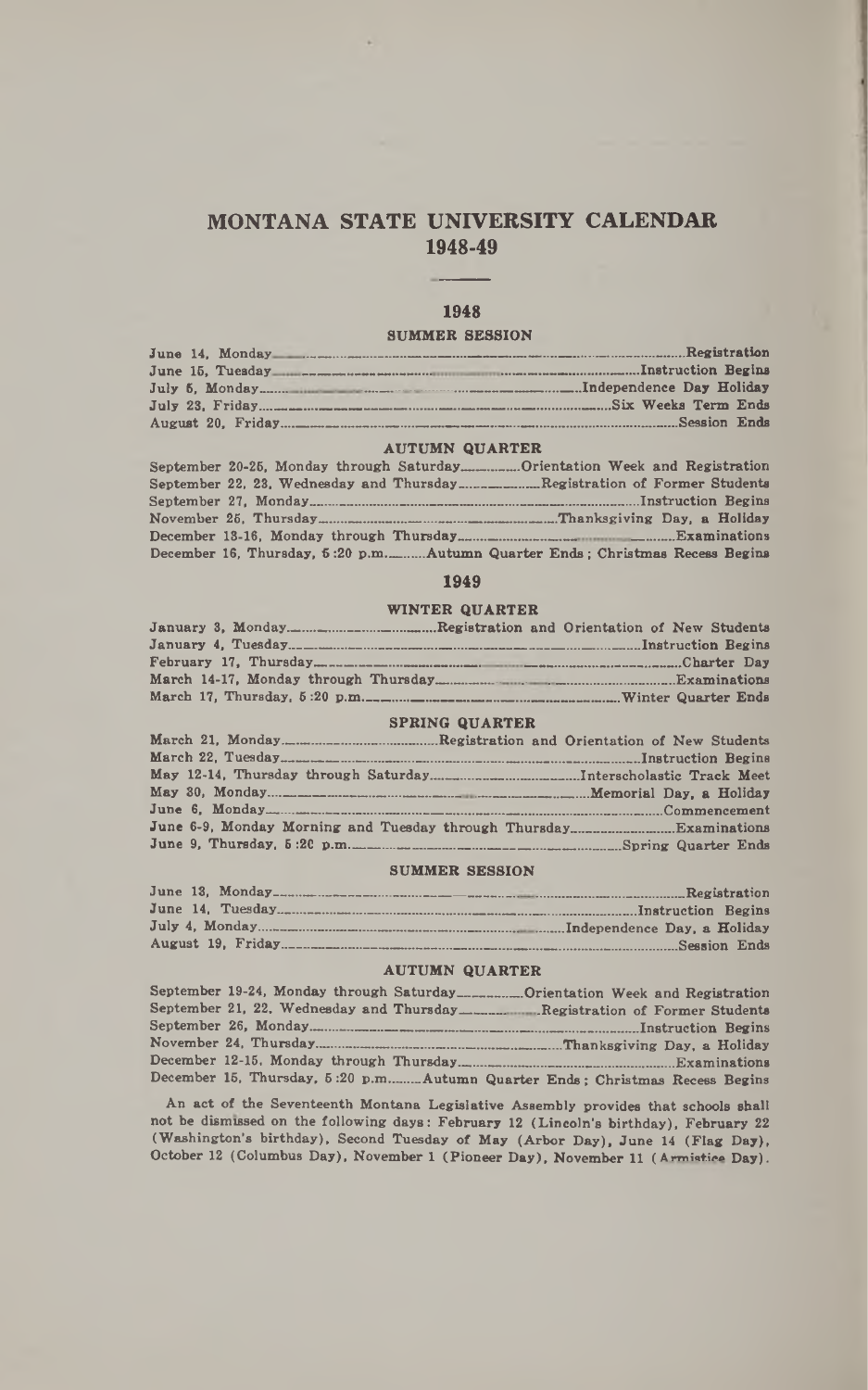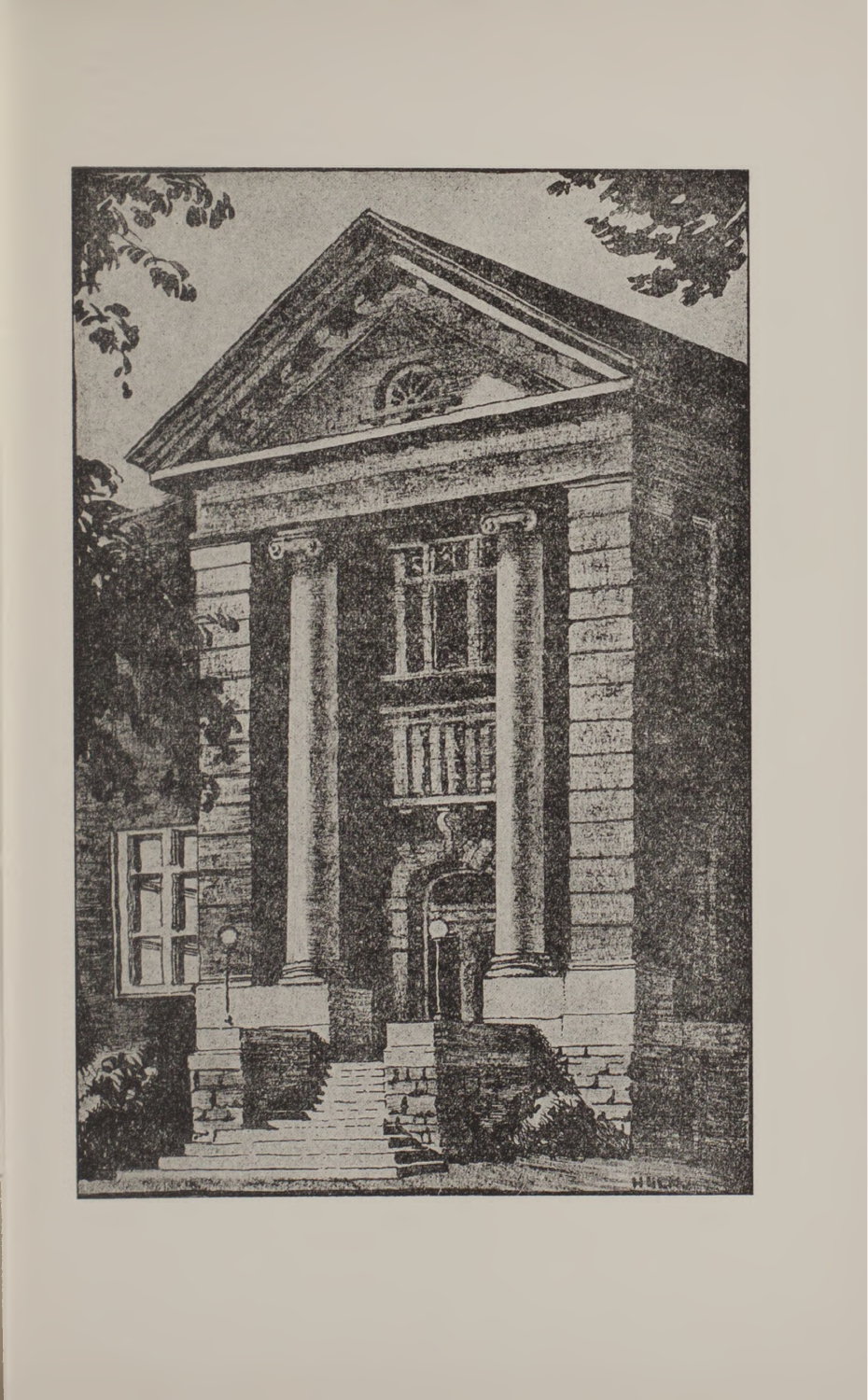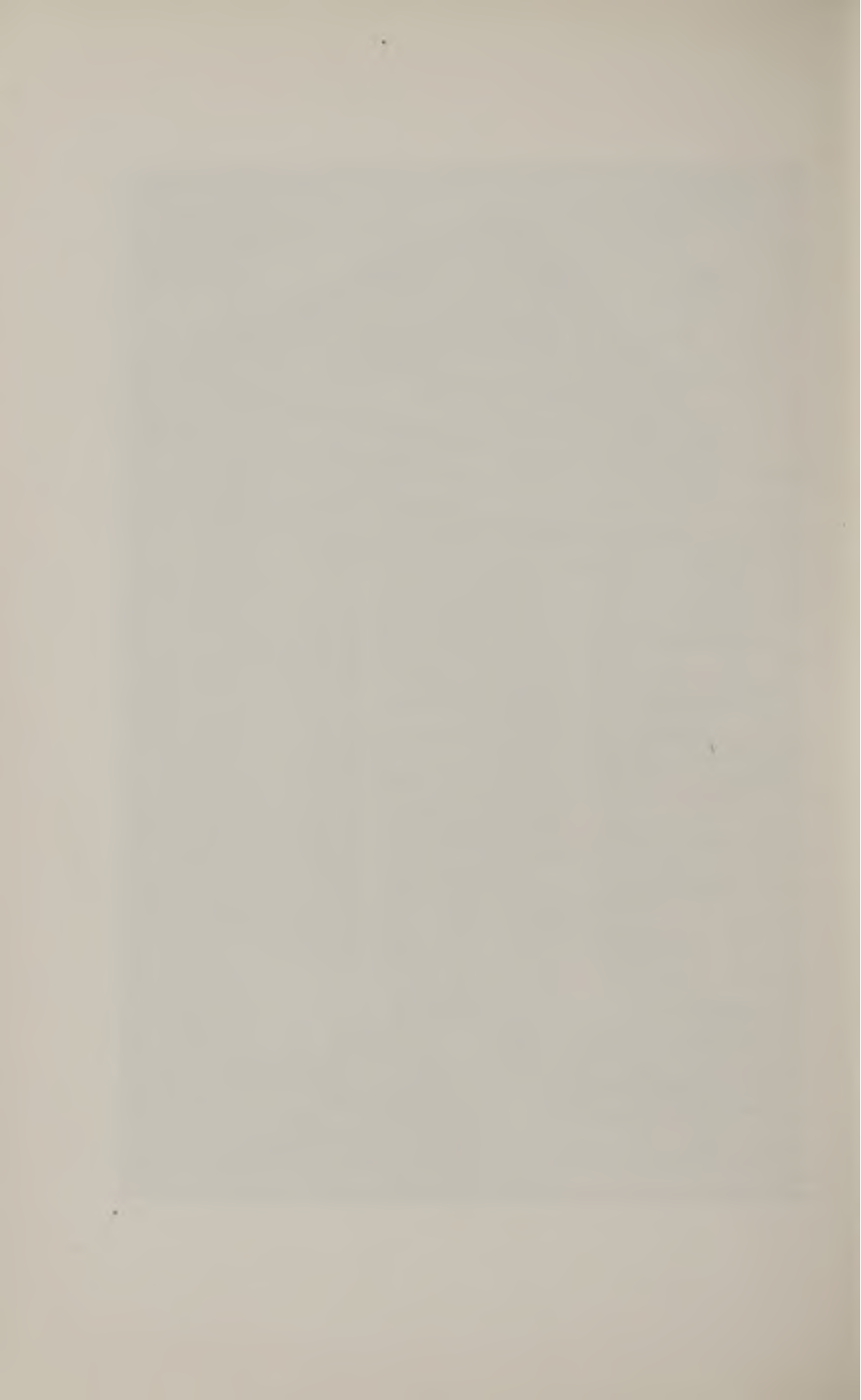# **SCHOOL OF LAW**

#### Officers of Administration and Instruction

| JAMES A. McCAIN, M.A., Ed.D.      | President of the University |
|-----------------------------------|-----------------------------|
| CHARLES W. LEAPHART, M.A., S.J.D. | Dean and Professor of Law   |
| CHARLOTTE RUSSEL                  | Librarian                   |

#### OFFICERS OF INSTRUCTION Staff of the School of Law

| WILLIAM BOONE, B.A. LL.B. (Montana)         | Instructor of Law      |
|---------------------------------------------|------------------------|
| EDWIN W. BRIGGS, B.A., LL.M. (Harvard)      | Professor of Law       |
| FRANCIS E. COAD, B.A., LL.M. (Columbia)     | Asst. Professor of Law |
| EDMUND FRITZ, B.A., LL.B. (Montana)         | Instructor of Law      |
| J. C. GARLINGTON, B.A., LL.B. (Montana)     | Asst. Professor of Law |
| CHARLES W. LEAPHART, M.A., S.J.D. (Harvard) | Professor of Law       |
| DAVID R. MASON, B.A., S.J.D. (Harvard).     | Professor of Law       |
| WALTER L. POPE, B.A., J.D. (Chicago)        | Professor of Law       |
| RUSSELL E. SMITH, LL.B. (Montana)           | Asst. Professor of Law |
| J. HOWARD TOELLE, B.A., LL.M. (Harvard)     | Professor of Law       |
| DONOVAN WORDEN, B.A., LL.B. (Montana)       | Instructor of Law      |

#### **GENERAL STATEMENT**

The act to establish the School of Law was approved February 17, 1911. The School of Law was started in September, 1911, while C. A. Duniway was president of the University of Montana. In 1914 it was admitted to the Association of American Law Schools of which it is a member in good standing. It is among the schools approved by the American Bar Association.

The school is located in a well-equipped law school building with adequate class, office, library, and court room facilities. It has a working library of more than 30,600 volumes.

The School of Law will operate on a four-quarter basis as long as the needs of returning veterans require it. Nine quarters work in residence are requisite for the Bachelor of Laws degree. Students who attend continuously and who do satisfactory work will be able to secure the degree in two and one-quarter calendar years.

#### **Requirements for Admission**

Non-veteran applicants for admission must present credits equal to one-half of the work acceptable for a Bachelor's degree in Montana. Non-theory courses are not acceptable under the above rule with the exception that required courses in physical education and military drill are acceptable up to 10 per cent of the total credit offered for admission. This work must be done in residence at an approved college or

 $-5-$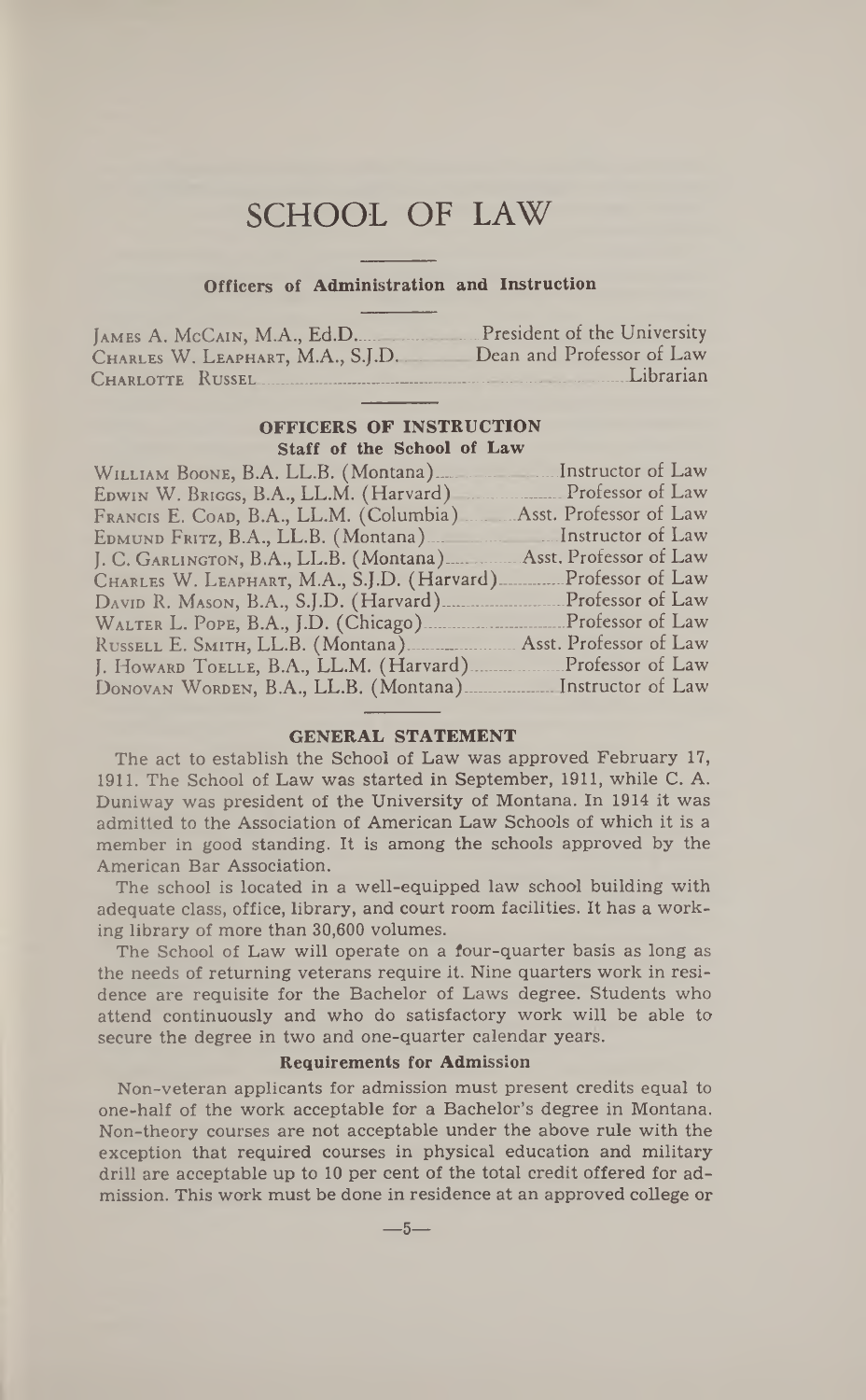university and have been passed with a scholastic average at least equal to the average required for graduation in the institution attended, and this average shall also be attained by the student in his theory courses.

Furthermore, he must have obtained a number of grade points at least equal to all of the credits for which he has registered and for which he has received a grade. Negative grade points (one for each credit of I, E, or F) must be subtracted from the positive grade points earned to determine the number of grade points acquired toward meeting grade point requirements. For methods of computing grade points see the General Catalog. When credits are accepted from another institution, grade points are evaluated at the time of transfer; however, where a student has had pre-legal work at Montana State University and at another institution, he must meet the above requirements on credits earned at Montana State University as well as on his entire record.

A veteran of the present war must present the same amount of credits with the same restrictions as to the percentage of non-theory courses and scholastic average as the non-veterans. He may, however, in lieu of, or in addition to, offering for admission credits obtained in regular college or university courses, offer credits for:

- (1) Military training as such (not to exceed 12 quarter credits). For purposes of admission credits so obtained are classed as credits in theory courses.
- (2) Work done on a college campus in class under the direction of regular members of the college faculty while the applicant was a member of the armed services, if that college will give credit for such work towards its own degree and the work is of superior caliber.

He may satisfy the residence requirements by five quarters or four semesters of study in residence, either as a civilian or in the uniform of his country, in an approved college or university if he has completed at least 62 semester or 78 quarter credits of work acceptable for the bachelor's degree at the institution attended and the quality of his work has been equal to the quality required for graduation by the institution.

Although students are admitted who have met the foregoing requirements, three years of pre-legal preparation are recommended.

It is recommended that pre-legal students at Montana State University complete the curriculum of the Division of Social Sciences.

Special students are not admitted to the School of Law.

#### **Requirements for Graduation**

Candidates for the Bachelor of Laws degree are required to complete:

- (1) The requirements for admission listed above.
- (2) Nine quarters of work in a law school of recognized standing, the last three of which must be completed in residence in Montana State University. Two summer sessions of approximately 6 weeks each will be counted as one quarter.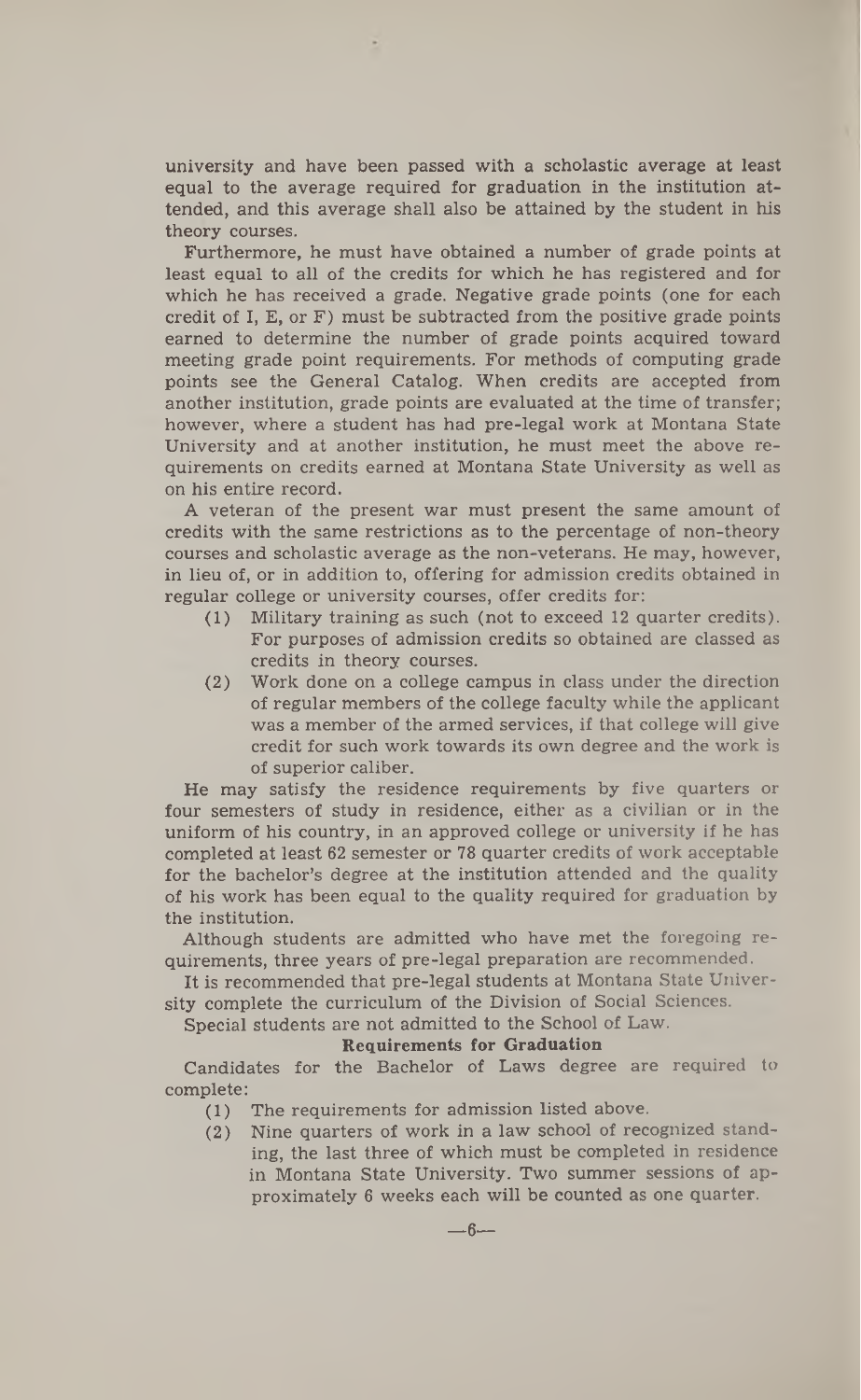- (3) The following courses: Contracts, Property, Torts, Criminal Law and Procedure, Practice Court, Forms of Action and Code Pleading, or Civil Procedure, and Legal Writing.
- (4) A total of 126 credits in law with an average of at least one grade point for each credit.

Candidates for the Bachelor of Arts degree with Law as a major must meet the regular University and College of Arts and Sciences requirements for graduation.

Any student who has conditions or failures in more than nine hours of work standing against him at the end of any year will be dropped from the Law School. Any student who has a condition or a failure in one course of six hours or more at the end of his first year will be dropped from the Law School, unless he obtained at least eighteen grade points in his other courses; and any student having a deficiency of fifteen or more grade points at the end of his first year will be required to repeat, during the next year in which he is in attendance at the Law School, at least one-half of the hours of work in which he received a grade of D or less. Any student having a deficiency of more than twelve grade points at the end of his second year will be dropped from the Law School.

No student will be recommended for a degree in Law who is markedly deficient in English, or who, in the opinion of the majority of the members of the faculty of the School of Law, is unfitted for admission to the practice of law by reason of a lack of honesty and integrity.

A special senior examination will not be given except to candidates for honors.

#### **Fees and Expenses**

The fees per quarter are: registration, \$5; incidental, \$15; building, \$5; Student Union building, \$1.67; student activity, \$7.50; health service, \$4; general deposit, \$10, paid once each year (charges for loss, breakage and fines deducted—balance refundable). The fee for nonresidents of Montana is \$100 a quarter additional. The cost of books for the School of Law will average about \$50 a year.

The above fees are subject to modification by action of the State Board of Education.

#### **Montana Law Review**

The Law School Association, of which all students of the Law School are members, publishes once a year the Montana Law Review. The notes and comments in the Review are selected from the best of the case comments and notes which all third-year students are required to prepare. The magazine attempts to cover the fields which would be most interesting to Montana lawyers.

#### **Loan Funds**

Loan funds are adequate to supply current needs of students. Besides various general university student loan funds, available to law students, Montana State University Law School Foundation, a corporation established by the Law School Association, has accumulated a fund for loans to worthy law students.

 $-7-$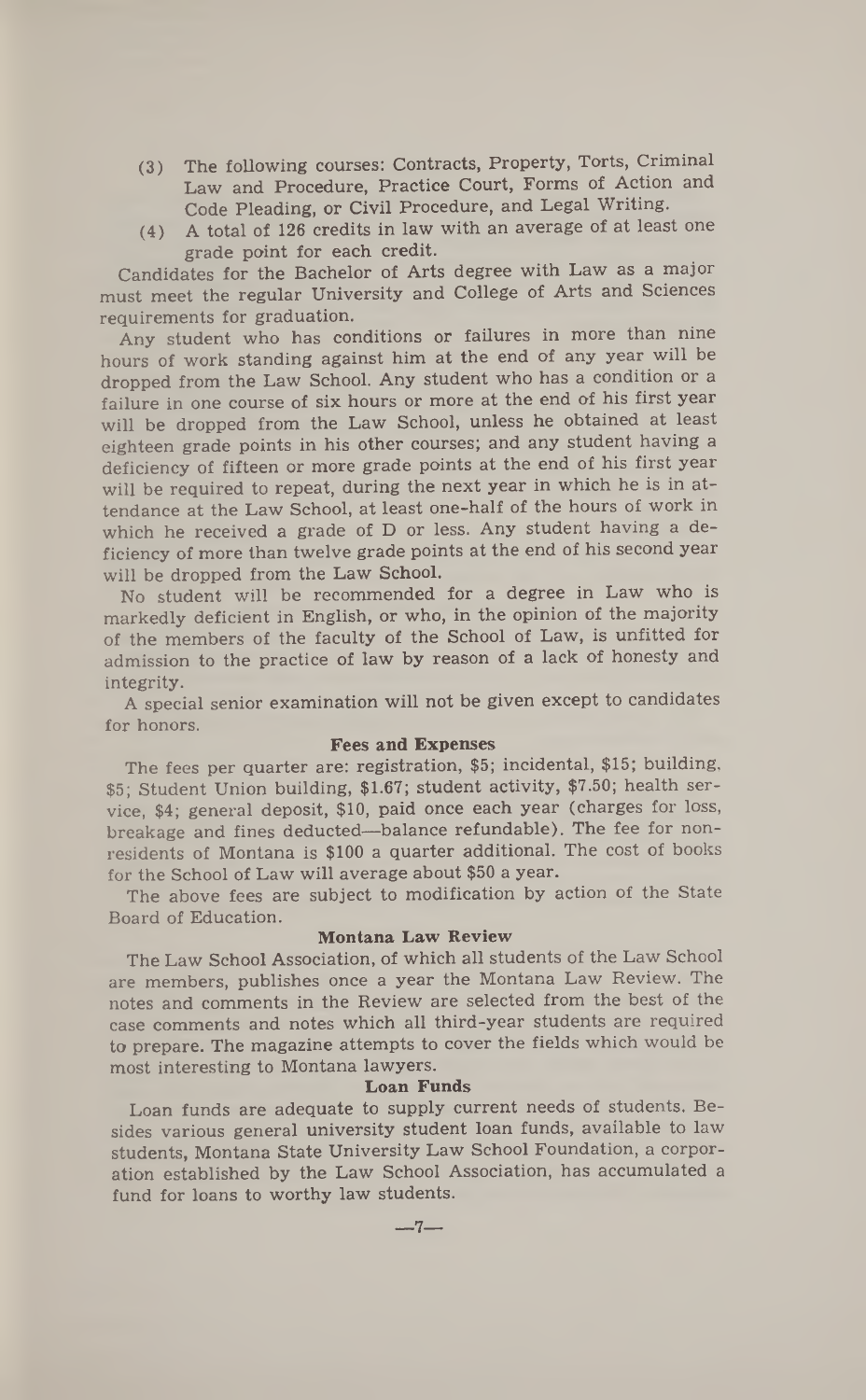#### **Scholarships**

Former Chief Justice Howard Johnson and his wife, Alice S. Johnson, have made the initial gifts toward the establishment of the Montana State University School of Law Scholarship Fund with the hope and expectation that other friends of the Law School will make further contributions to the fund. Acting under the discretion confided in it, the faculty of the Law School will award no scholarships during the ensuing year.

#### **Combined Degrees**

Undergraduate students in regular standing, candidates for the degree of Bachelor of Arts, electing law as a major subject at the beginning of the junior year may count not to exceed 65 credit hours of the law course toward graduation and the degree of Bachelor of Arts.

Candidates for the degree of Bachelor of Arts with law as a major have no restricted elective requirements in classical or modern languages.

Students may also combine Business Administration and Law so as to secure in six years the degree of Bachelor of Arts in Business Administration and the degree of Bachelor of Laws.

#### **Courses for Non-Professional Students**

Courses in the Law School are open to students in other departments and schools in the University who meet its entrance requirements. Credits obtained may apply toward degrees in such departments.

#### **The Honor System**

The honor system has been in successful operation since the foundation of the school.

#### **Method of Instruction**

The case system of instruction is employed.

Special attention is given to practice court work, in which the students are required not only to argue legal questions, but to try cases, prepare appeals, and go through all the steps incident to the trial of a law suit. A very thorough course is given in the use of law books in which the student learns by practice where to find the law.

#### **Courses of Instruction**

The course of study extends over a period of three years and is so arranged as to require a total of 126 credits. No student will be allowed credit in any one quarter for over 15 hours' work in the School of Law; except that in addition, within the discretion of the dean, a student may be allowed to take an examination to remove a condition and be given credit upon satisfactory passage of the same. All firstyear work and, in addition, the courses in Practice Court and Legal Writing are required of all candidates for the degree. Aside from the courses mentioned, all other courses in the second and third years are elective. The curriculum is designed to afford a preparation for the practice of law in any state, but special attention will be given in all courses to the codes and decisions of Montana.

 $-8-$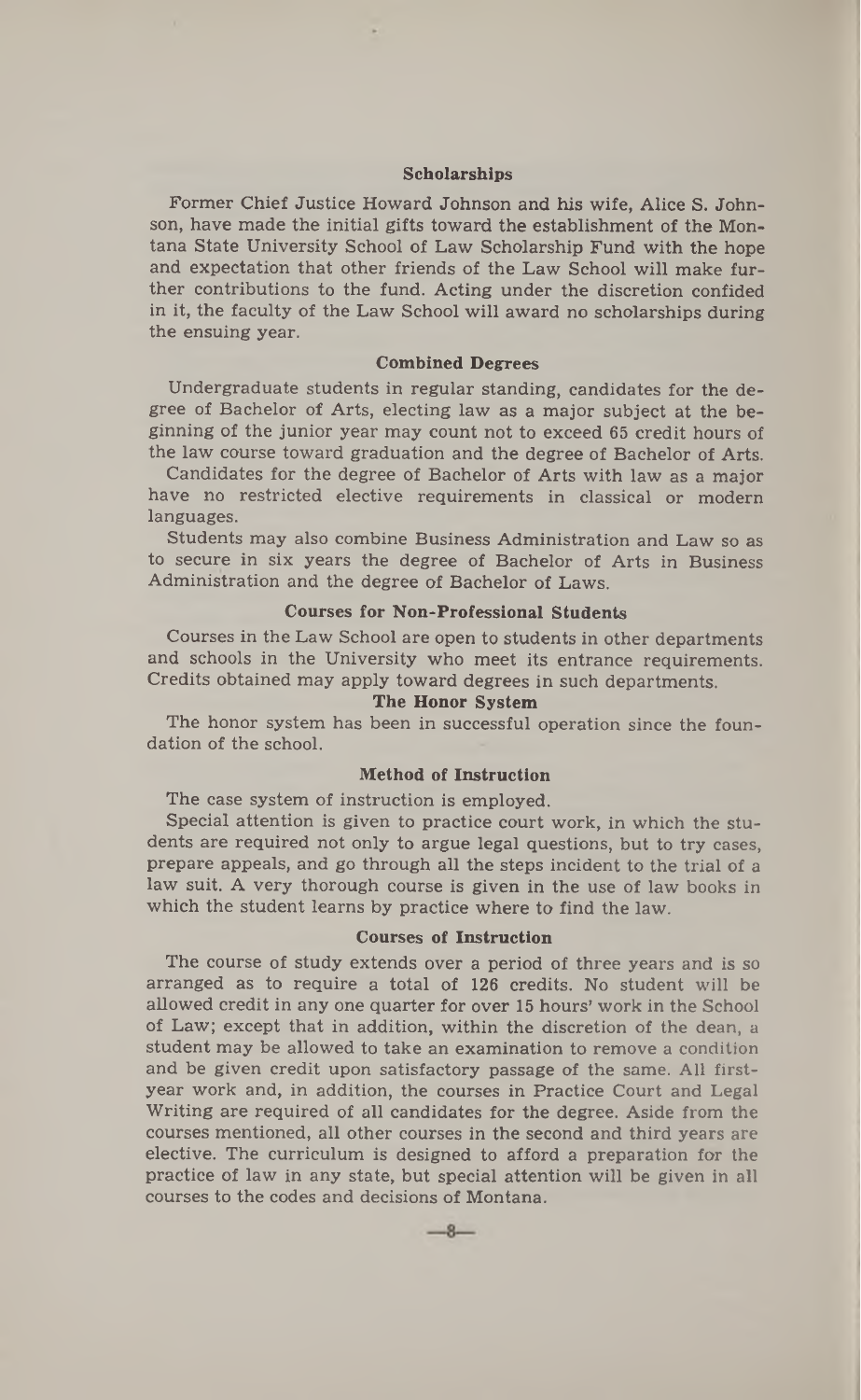#### **Curriculum**

#### **First Year**

|                             | Curriculum                                                                                                                   |                     |                |                |                |
|-----------------------------|------------------------------------------------------------------------------------------------------------------------------|---------------------|----------------|----------------|----------------|
|                             | <b>First Year</b>                                                                                                            |                     |                |                |                |
|                             |                                                                                                                              | Autumn              | Winter         | Spring         | Summer         |
|                             |                                                                                                                              | Quarter             | Quarter        | Quarter        | Quarter        |
|                             |                                                                                                                              | Credits             | Credits        | Credits        | Credits        |
|                             |                                                                                                                              | $\mathbf{3}$        | 3<br>3         | 3<br>3         | 9<br>9         |
|                             | (a) Contracts                                                                                                                | 3<br>$\overline{2}$ | $\overline{2}$ | $\overline{2}$ | 6              |
|                             |                                                                                                                              | 3                   | 3              | 3              | 3              |
|                             | Property                                                                                                                     | 3                   | 3              | 3              |                |
|                             | Torts<br>Second and Third Years                                                                                              |                     |                |                |                |
|                             | (c) Administrative Law                                                                                                       | 3                   | 3              |                | 6              |
|                             | Agency                                                                                                                       | $\overline{2}$      | $\overline{2}$ |                |                |
|                             |                                                                                                                              | 1                   | 1              | 1              |                |
|                             |                                                                                                                              | $\mathcal{P}$       | $\overline{2}$ | $\overline{2}$ |                |
|                             |                                                                                                                              | 3                   | 3              | 3              |                |
|                             | Conflicts of Law                                                                                                             | 3                   | 3              |                |                |
|                             | (d) Constitutional Law                                                                                                       | $\mathbf{R}$        | 3              |                | 6              |
|                             |                                                                                                                              | $\overline{2}$      | $\overline{2}$ | $\overline{2}$ |                |
|                             | Damages                                                                                                                      |                     |                | 3              |                |
|                             |                                                                                                                              |                     |                |                | $\overline{3}$ |
|                             | Equity                                                                                                                       | $\overline{2}$      | $\overline{2}$ | $\overline{2}$ | L.             |
|                             | Evidence                                                                                                                     |                     | $\overline{2}$ | $\overline{2}$ | ÷.             |
|                             |                                                                                                                              |                     |                | 3              | 3              |
|                             |                                                                                                                              |                     |                | $\overline{2}$ |                |
|                             |                                                                                                                              |                     |                |                | 3              |
|                             |                                                                                                                              | $\overline{2}$      |                |                |                |
|                             |                                                                                                                              |                     | 1              |                |                |
|                             |                                                                                                                              |                     |                | $\overline{2}$ |                |
|                             |                                                                                                                              |                     |                |                | 3              |
|                             | <b>Practice Court</b>                                                                                                        |                     |                |                |                |
|                             |                                                                                                                              | 1                   |                |                | $\overline{2}$ |
|                             |                                                                                                                              | $\overline{2}$      | 1              |                |                |
|                             | Sales                                                                                                                        | $\overline{2}$      | $\overline{2}$ | $\overline{2}$ |                |
|                             |                                                                                                                              | $\overline{2}$      | $\overline{2}$ | $\overline{2}$ |                |
| (f)                         | Taxation                                                                                                                     | 3                   | $\overline{3}$ |                | 6              |
| $\left( \mathbf{g} \right)$ |                                                                                                                              | $\mathbf{R}$        | $\overline{3}$ |                | 6              |
|                             | Trusts                                                                                                                       | $\overline{2}$      | $\overline{2}$ | $\overline{2}$ |                |
|                             |                                                                                                                              | $\overline{2}$      |                |                |                |
|                             |                                                                                                                              |                     | $\overline{2}$ | $\overline{2}$ |                |
|                             | To be given in Summer 1949, not in 1948.<br>(a)                                                                              |                     |                |                |                |
|                             | To be given in Summer 1948, not in 1949.<br>(b)                                                                              |                     |                |                |                |
|                             | To be given Autumn and Winter 1948-49, not in 1949-50.<br>(c)                                                                |                     |                |                |                |
|                             | Given in Summer 1948. Not given in Autumn and Winter, 1949-50.<br>(d).                                                       |                     |                |                |                |
|                             | Given in 1948-49. Will not be given in 1949-50.<br>(e)                                                                       |                     |                |                |                |
|                             | (f) Not to be given in 1948-1949. Will be given in 1949-1950.<br>Not to be given in Summer 1948. To be given in Summer 1949. |                     |                |                |                |
|                             | (g)<br>To be given Autumn and Winter 1948-1949.                                                                              |                     |                |                |                |
|                             |                                                                                                                              |                     |                |                |                |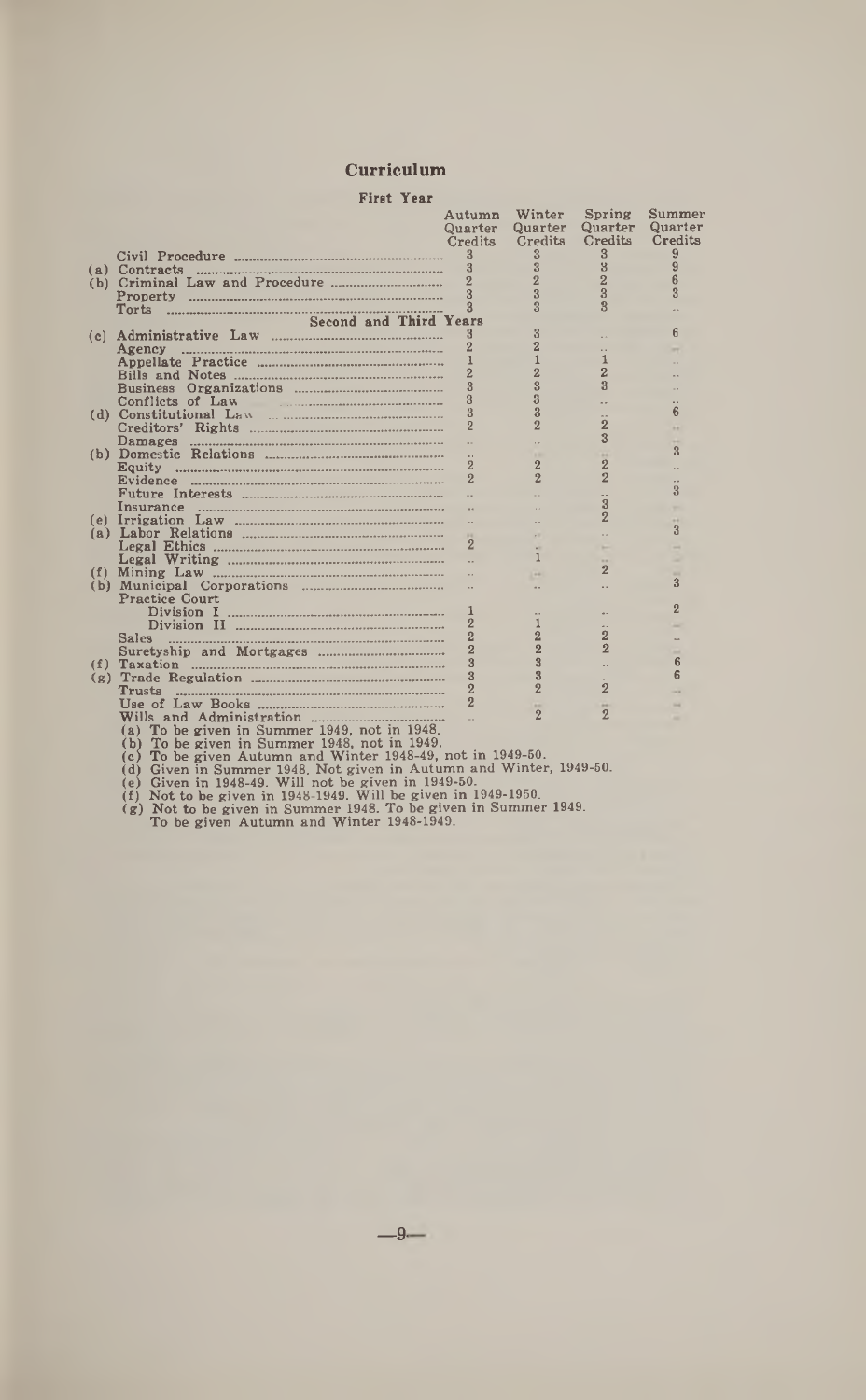#### **Courses**

Administrative Law. 2 Q. Autumn, winter. Continuous, 6 cr. McFarland and Vander-bilt's Cases on Administrative Law. Mr. Mason.

Agency. 2 Q. Autumn, winter. Continuous. 4 cr. Mechem's Cases on Agency, 3rd edition. Mr. Pope. The contract of the contract of the contract of the contract of the contract of the contract of the contract of the contract of the contract of the contract of the contract of the contract of the contrac

Appellate Practice. 3 Q. Autumn, winter, spring. Continuous. 3 cr. Smith's Cases and Materials on Appellate Practice. Mr. Worden and Mr. Boone.

Bills and Notes. 3 Q. Autumn, winter, spring. Continuous. 6 cr. Smith and Moore s Cases on Bills and Notes, 4th edition. Mr. Mason.

Business Organizations. 3 Q. Autumn, winter, spring. Continuous. 9 cr. Frey's Cases and Statutes on Business Associations. Mr. Briggs.

Civil Procedure. 3 Q. Autumn, winter, spring. Continuous. 1 Q. Summer, 9 cr. Sunderland's Cases and Materials on Judicial Administration. (Magill s Cases on Civil Procedure, 3rd edition.) Mr. Mason. Mr. Toelle. Mr. Coldiron.

Conflicts of Law. 2 Q. Autumn, winter. Continuous. 6 cr. Cheatham, Dowling, Goodrich, and Griswold's Cases on Conflict of Laws, 2nd edition. Mr. Briggs. Mr. Coldiron.

Constitutional Law. 2 Q. Autumn, winter. Continuous. 1 Q. Summer, 1948. 6 cr. Not given autumn, winter, 1949-1950. Dodd's Cases on Constitutional Law, 3rd edition. Mr. Mason.

Contracts. 3 Q. Autumn, winter, spring. Continuous. 1 Q. Summer, 1949. 9 cr. Williston's Cases on Contracts, 4th edition. Mr. Leaphart and Mr. Boone.

Creditors' Rights. 3 Q. Autumn, winter, spring. Continuous. 6 cr. Hanna and McLaughlin's Cases on Creditors' Rights. Mr. Toelle.

Criminal Law and Procedure. 3 Q. Autumn, winter, spring. Continuous. 1 Q. Summer, 1948. 6 cr. Mikell's Cases on Criminal Law and Procedure, 3rd edition. Mr. Summer, 1948. 6 cr. .<br>Briggs. Mr. Coldiron.

Damages. 1 Q. Spring. 3 cr. Crane's Cases on Damages, 2nd edition. Mr. Briggs and Mr. Coldiron.

Domestic Relations. 1 Q. Summer 1948. 3 cr. Jacob's Cases on Domestic Relations, 2nd edition. Mr. Briggs.

Equity. 3 Q. Autumn, winter, spring. 6 cr. Continuous. Chafee and Simpson Cases on Equity, 2nd edition. Mr. Coldiron and Mr. Coad.

Evidence. 3 Q. Autumn, winter, spring. Continuous. 6 cr. McCormick's Cases on Evidences. Mr. Smith.

Future Interests. <sup>1</sup> Q. Spring. 3 cr. Casebook to be announced. Mr. Coldiron.

Insurance. 1 Q. Spring. 3 cr. Vance's Cases on Insurance, 3rd edition. Mr. Mason.

Irrigation Law. 1 Q. Spring. 2 cr. Bingham's Cases on Water Rights. Mr. Toelle.

Labor Relations. 1 Q. Summer 1949. <sup>3</sup> cr. Casebook to be announced. Mr. Briggs. Legal Ethics. <sup>1</sup> Q. Autumn. 2 cr. Costigan's Cases and Materials on the Legal Profession and Its Ethics, 2nd edition. Mr. Toelle.

Legal Writing. 1 Q. 1 cr. For third-year students. No test. Staff.

Mining Law. 1 Q. Spring. 2 cr. Costigan's Cases and Materials on Mining Law. Will not be given in 1948-1949. Will be given in 1949-1950. Mr. Toelle.

Municipal Corporations. 1 Q. Summer, 1948. 3 cr. Tooke and McIntire's Cases on Municipal Corporations, 3rd edition. Mr. Mason.

Practice Court. 2 Q. Autumn and winter. Summer and fall. 3 cr. Continuous. Mon-tana Code of Civil Procedure, selected cases and practical exercises. Mr. Garlington.

Property. 3 Q. Autumn, winter, spring. 3 cr. each quarter. Fraser's Cases on Property, vols. <sup>1</sup> and 2, 2nd editon; Kirkwood's Cases on Conveyances, 2nd edition. Property, vols. 1 and 2, 2no<br>Mr. Coad and Mr. Coldiron.

Property. 1 Q. Summer. 3 cr. Fraser's Cases on Property, vol. 2, 2nd edition. Mr. Goad.

Sales. 3 Q. Autumn, winter, spring. Continuous. 6 cr. Williston's and McCurdy's<br>Cases on Sales. Mr. Coad and Mr. Coldiron.<br>Suretyship and Mortgages. 3 Q. Autumn, winter, spring. Continuous. 6 cr. Camp-<br>bell's Cases on Sure

and Mr. Worden.<br>
Taxation. 2 Q. Autumn, winter. Continuous. 1 Q. Summer, 1948. 6 cr. Not given<br>
1948-1949. Will be given 1949-1950 Magill and McGuire's Cases on Taxation. Mr. Coad.<br>
Torts. 3 Q. Autumn, winter, spring. Cont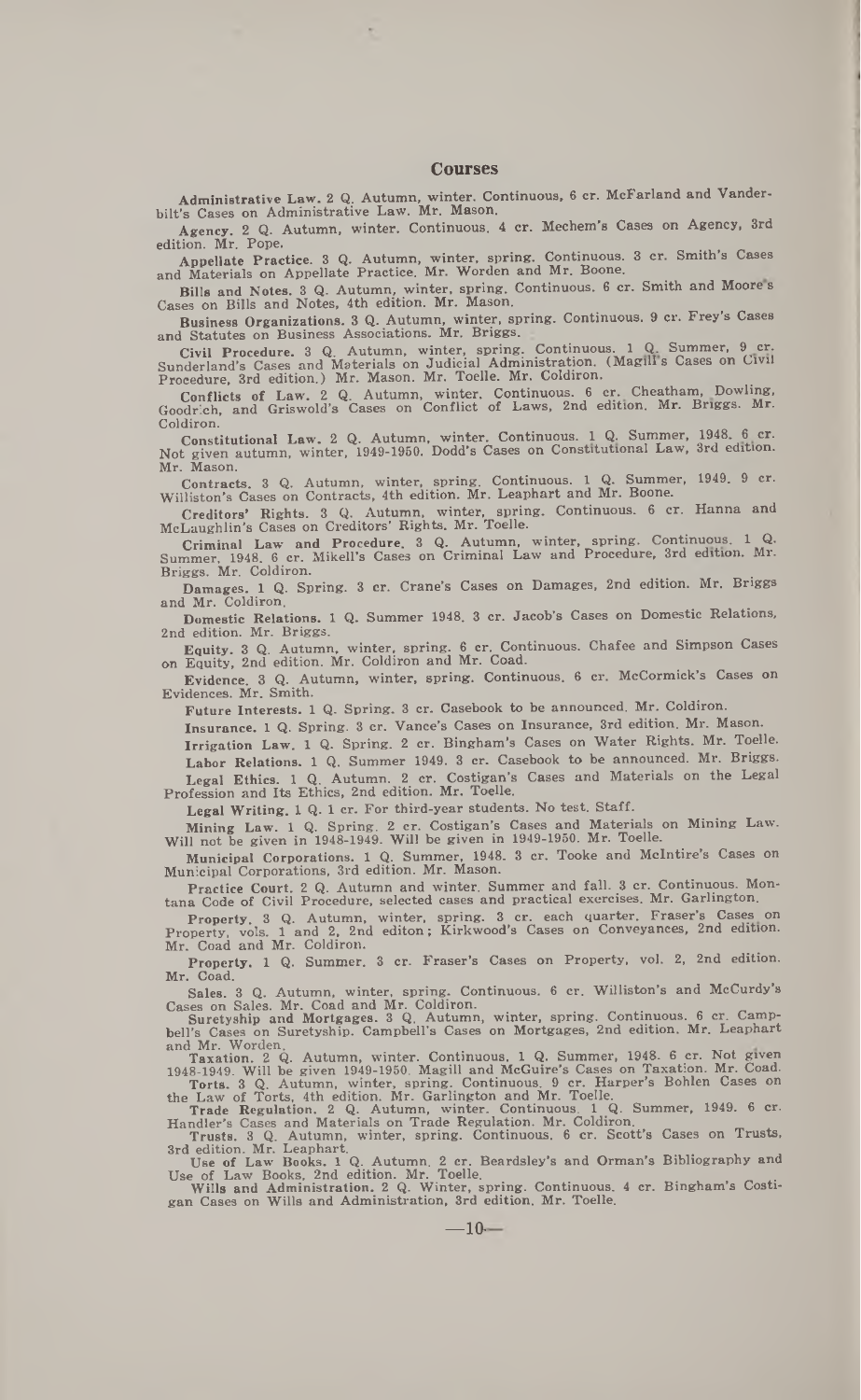# REGISTER OF STUDENTS, 1947-48

| Baldwin, Roger G. Kalispell                                                     |  |
|---------------------------------------------------------------------------------|--|
| Beatty, Bruce L. Martin Billings                                                |  |
| Bell, John F. St. Paul, Minn.<br>Bellingham, William H. Cascade Cascade         |  |
|                                                                                 |  |
|                                                                                 |  |
|                                                                                 |  |
|                                                                                 |  |
| Bottomly, Richard Volney                                                        |  |
| Brodie, Stephen D. Missoula                                                     |  |
|                                                                                 |  |
| Brumwell, Robert M. Martin M. Whitefish                                         |  |
|                                                                                 |  |
|                                                                                 |  |
| Burke, Mary Elizabeth                                                           |  |
| Burnett, Jack W. Sillings                                                       |  |
|                                                                                 |  |
| Briney, Catherine C. Missoula                                                   |  |
|                                                                                 |  |
| Campbell, Francis B. Sandwich and Missoula                                      |  |
|                                                                                 |  |
|                                                                                 |  |
|                                                                                 |  |
|                                                                                 |  |
| Cavanaugh, Thomas J. 2006                                                       |  |
|                                                                                 |  |
| Clark, Glen W. Clark and Tacoma, Wash.                                          |  |
| Clark, Wallace N. Shelby                                                        |  |
|                                                                                 |  |
|                                                                                 |  |
| Cone, Charles W. Cone, Chelan, Wash.                                            |  |
| Conner, Stuart                                                                  |  |
| Connick, Harry A. Connick, Harry A.                                             |  |
| Coombe, Owen L. Missoula                                                        |  |
| Cox, Glen E. Shelby                                                             |  |
| Cramer, Robert G. Missoula<br>Cresap, Paul H. Missoula Cresap, Paul H. Missoula |  |
|                                                                                 |  |
| Crocker, Cy Elmer                                                               |  |
| Cromwell, Gardner<br>Crowley, Gerald L. Helena Helena                           |  |
|                                                                                 |  |
| Culver, Russel L. Richey                                                        |  |
| Curran, William F. F. 2004 - Missoula                                           |  |
| Davis, Carl M. M. Martin Martin Martin Dillon                                   |  |
|                                                                                 |  |
| Denend, William L. Missoula                                                     |  |
| Dietrich, John M. Charles Deer Lodge                                            |  |
| Dikeos, Victor H. Chambread Missoula                                            |  |
| Doepker, Robert E. Superior and Malkerville                                     |  |
| Donovan, Michael E. _______________________________ Missoula                    |  |
|                                                                                 |  |
|                                                                                 |  |
| DuGarm, Henry K. Martin March 2011                                              |  |
| Dunn, William J. Miles City                                                     |  |
|                                                                                 |  |

 $-11-$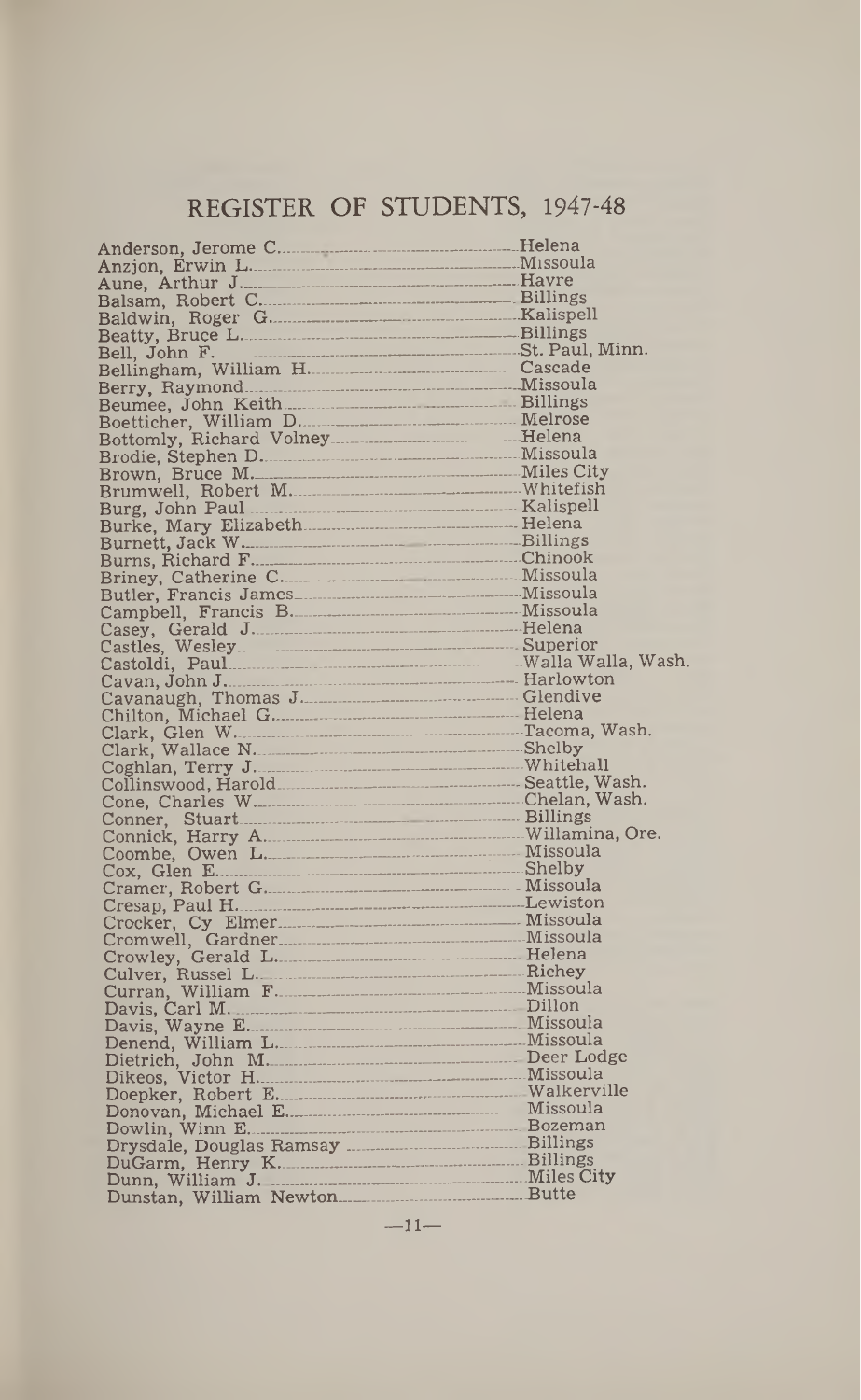Elliott, Curtis B. Ellison, David E\_\_\_\_\_\_\_\_ :\_\_\_\_\_\_\_\_\_\_\_\_\_\_\_\_\_\_\_\_Olympia, Wash. Fisher, Vernell Leroy\_\_\_\_\_\_\_\_\_\_\_\_\_\_\_\_\_\_\_\_\_\_ FortBenton Fitz, Clyde T. Foot, Loren S. Foreman, Howard C\_\_\_\_\_\_\_\_\_\_\_\_\_\_\_\_\_\_\_\_\_\_\_ Glendive Forsythe, John A.\_\_\_\_\_\_\_\_\_\_\_\_\_\_\_\_\_\_\_\_\_\_\_\_\_\_ Glasgow Fosland, Jordan A\_\_\_\_\_\_\_\_\_\_\_\_\_\_\_\_\_\_\_\_\_\_\_\_\_ Scobey Foss, Larry O.\_\_\_\_\_\_\_\_\_\_\_\_\_\_\_\_\_\_\_\_\_\_\_\_\_\_\_\_\_ Fairview Fultz, Calvin C\_\_\_\_\_\_\_\_\_\_\_\_\_\_\_\_\_\_\_\_\_\_\_\_\_ ,\_\_\_ FortBenton Garnaas, Harold L\_\_\_\_\_\_\_\_\_\_\_\_\_\_\_ .-------------- Missoula Goggin, Joseph E---------------------------------------- Brooklyn, N. Y. Gonzalez, Frank Siegried----------------------------- Helena Greely, Theodore S. 2008 . 2008 . Spokane, Wash. Green, Jack LaMars\_\_\_\_\_\_\_\_\_\_\_\_\_\_\_\_\_\_\_\_\_\_\_ .Missoula Grinde, John R\_\_\_\_\_\_\_\_\_\_\_\_\_\_\_\_\_\_\_\_\_\_\_\_\_\_\_ Polson Hall, James W------------------------------- \_\_\_\_\_\_Santa Rosa, Calif. Hall, Lyman Jack\_\_\_\_\_\_\_\_\_\_\_\_\_\_\_\_\_\_\_\_\_\_\_\_\_\_ Halladay, Robert F. Hanifen, Pershing D. Hansen, Aleta Louise\_\_\_\_\_\_\_\_\_\_\_\_\_\_\_ Hanson, Bruce P\_\_\_\_\_\_\_\_\_\_\_\_\_\_\_\_\_\_\_ \_\_\_\_\_\_ Missoula Hartse, Russel L\_\_\_\_\_\_\_\_\_\_\_\_\_\_\_\_\_\_\_ \_\_\_\_\_\_ .Missoula Hauf, John Arden\_\_\_\_\_\_\_\_\_\_\_\_\_\_\_\_\_ Hauge, Lester N\_\_\_\_\_\_\_\_\_\_\_\_\_\_\_\_\_\_\_\_ Heath, James W.<br>Heckathorn, Ira James Hennessey, Maurice F\_\_\_\_\_\_\_\_\_\_\_\_\_\_ Herron, Clayton R. Hesby, Phillip S\_\_\_\_\_\_\_\_\_\_\_\_\_\_\_\_\_\_\_ Hogan, Harris E.\_\_\_\_\_\_\_\_\_\_\_\_\_\_\_\_\_\_\_\_\_\_\_\_\_\_\_ Holbrook, Frederic P.\_\_\_\_\_\_\_\_\_\_\_ \_\_\_ Holland, David L.<br>Holland, Robert J.\_\_\_\_\_\_\_\_\_\_\_\_\_\_\_\_\_\_\_\_\_\_ Holmes, Roy W.<br>Holt, Harold L. Hoover, Robert T.\_\_\_\_\_\_\_\_\_\_\_\_\_\_\_\_\_ Horkan, George W. Hoyt, John C. Hughes, Mary E\_\_\_\_\_\_\_\_\_\_\_\_\_\_\_\_\_\_\_\_ Hughes, Michael J\_\_\_\_\_\_\_\_\_\_\_\_\_\_\_\_\_ Hurly, Robert W\_\_\_\_\_\_\_\_\_\_\_\_\_\_\_\_\_\_ Hutchinson, Robert James\_\_\_\_\_\_\_\_\_ Jacobson, Charles L\_\_\_\_\_\_\_\_\_\_\_\_\_\_\_\_ Jahnke, Frederick A. Jardine, Charles W\_\_\_\_\_\_\_\_\_\_\_\_\_\_\_\_\_ Johansson, Karl James\_\_\_\_\_\_\_\_\_\_\_\_\_ Johnson, Loran A. Jones, Charles W.\_\_\_\_\_\_\_\_\_\_\_\_\_\_\_\_\_\_ Jones, Ross M\_\_\_\_\_\_\_\_\_\_\_\_\_\_\_\_\_\_\_\_\_ Jones, Willis B.\_\_\_\_\_\_\_\_\_\_\_\_\_\_\_\_\_\_\_\_ Joyce, Thomas F\_\_\_\_\_\_\_\_\_\_\_\_\_\_\_\_\_ Kalaris, George T. Kelly, William T. Kiely, Thomas F.\_\_\_\_\_\_\_\_\_\_\_\_\_\_\_\_\_\_ Kind, Donald W. Knutson, Don Chris<br>Koby, Raymond F Koch, Victor George\_\_\_\_\_\_\_\_\_\_\_\_\_\_\_ \_\_\_\_\_\_ Missoula \_\_\_\_\_\_\_\_\_\_ Missoula \_\_\_\_\_\_ Philipsburg \_\_\_\_\_\_ Baker \_\_\_\_\_\_ Billings \_\_\_\_\_\_\_\_Havre \_\_\_\_\_\_ Glendive \_\_\_\_\_\_..Hamilton \_\_\_\_\_\_ Butte \_\_\_\_\_\_ .Venice, Calif. \_\_\_\_\_\_ Muskegon, Mich. \_\_\_\_\_\_ Great Falls \_\_\_\_ —Butte \_\_\_\_\_\_ Butte \_\_\_\_\_\_ Butte \_\_\_\_\_\_ .Spokane, Wash. \_\_\_\_\_\_ Hamilton \_\_\_\_\_\_ Circle Bozeman \_\_\_\_\_\_ Shelby \_\_\_\_\_\_ Glendive \_\_\_\_\_\_ Glendive \_\_\_\_\_\_\_Glasgow \_\_\_\_\_\_ .Polson \_\_\_\_\_\_\_\_\_\_Wolf Cr<mark>eek</mark><br>\_\_\_\_\_\_\_\_\_Fort Benton \_\_\_\_\_\_ Missoula \_\_\_\_\_\_ .Rolling Bay Frank Bainbridge Is., Wash.<br>Billings Bainbridge Is., Wash. \_\_\_\_\_\_\_Billings \_\_\_\_\_\_ Missoula \_\_\_\_\_\_\_\_\_\_\_\_\_Missoula \_\_\_\_\_\_\_\_\_\_\_\_\_Missoula \_\_\_\_\_\_\_Butte \_\_\_\_\_\_\_Billings \_\_\_\_\_\_\_\_\_\_Billings<br>\_\_\_\_\_\_\_\_\_\_\_\_\_\_\_Butte \_\_\_\_\_\_ Great Falls \_\_\_\_\_\_\_Fromberg \_\_\_\_\_\_ .Helena \_\_\_\_\_\_\_\_\_\_Sidney

 $-12-$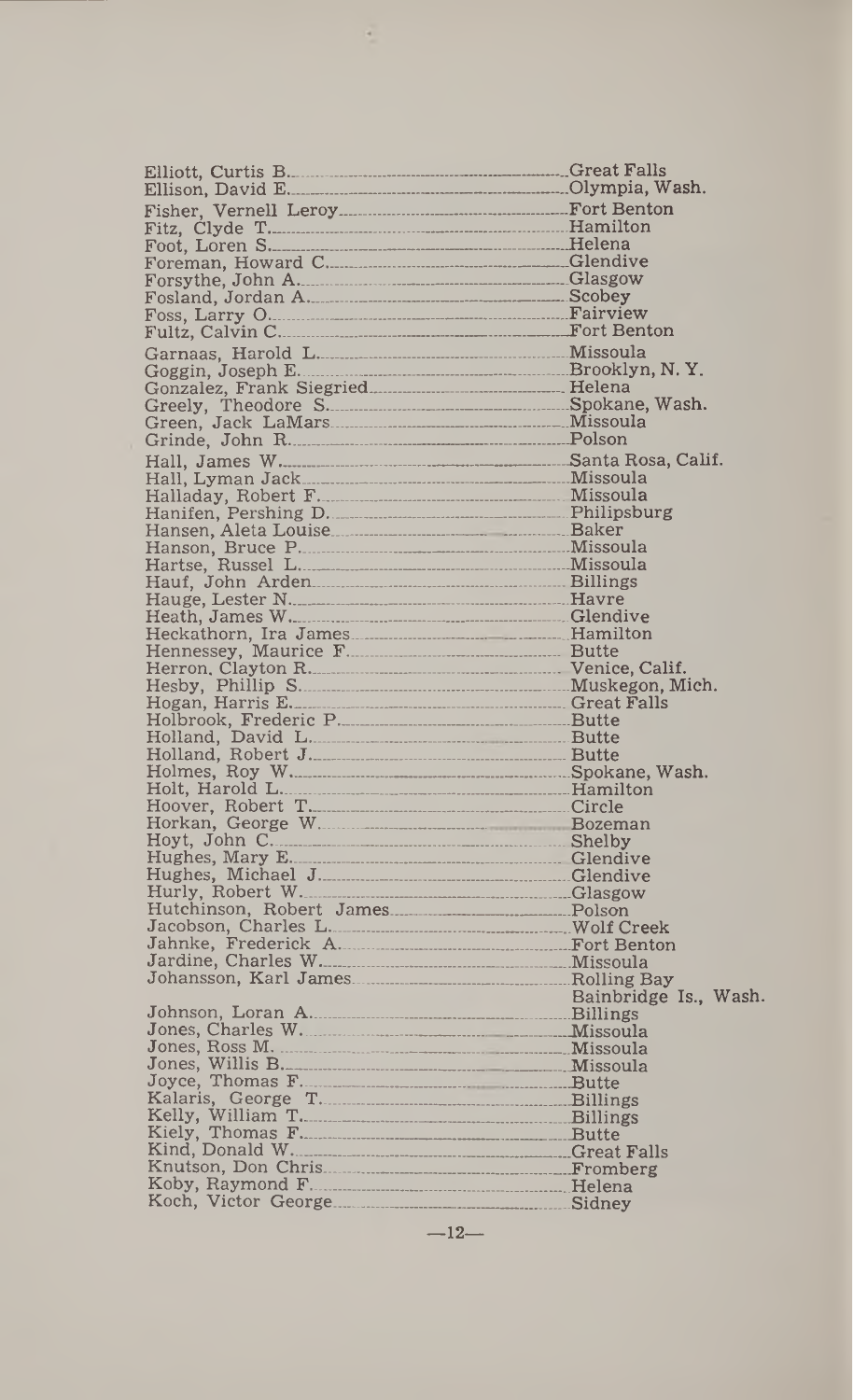| Lalime, Arthur H. Communication and Missoula                                                                     |  |
|------------------------------------------------------------------------------------------------------------------|--|
|                                                                                                                  |  |
|                                                                                                                  |  |
|                                                                                                                  |  |
| Lohn, Sherman V. The Marian Communication of the Springs                                                         |  |
|                                                                                                                  |  |
|                                                                                                                  |  |
| Luetjen, Calvin H. Manuel Martin Bremerton, Wash.                                                                |  |
|                                                                                                                  |  |
|                                                                                                                  |  |
|                                                                                                                  |  |
| McChesney, Harold L. _______________________________ Missoula                                                    |  |
|                                                                                                                  |  |
| McDonough, James B. [19] McDonough, James B.                                                                     |  |
|                                                                                                                  |  |
|                                                                                                                  |  |
| McKeon, Willis M. The Manual Anaconda                                                                            |  |
|                                                                                                                  |  |
| Mahan, John M. 1998. Mahan, John M.                                                                              |  |
| Manix, John W. 7. 2008. Missoula                                                                                 |  |
|                                                                                                                  |  |
| Mather, William S. 2008. [19] Mather, William S. 2008. [19] Mather, William S. 2014. [19] Mathematical Dewistown |  |
| Mehr, Harry J. Denomination and Clendive                                                                         |  |
|                                                                                                                  |  |
|                                                                                                                  |  |
| Minifie, Darrel G. Committee Committee City                                                                      |  |
| Mitchell, Cheney C. Contract Communication and Macon, Georgia                                                    |  |
|                                                                                                                  |  |
|                                                                                                                  |  |
|                                                                                                                  |  |
| Morrison, Alex C. C. C. Entertainment and Hot Springs                                                            |  |
|                                                                                                                  |  |
| Moses, Charles F. The Midwest, Wyo.                                                                              |  |
| Mufich, William P.                                                                                               |  |
|                                                                                                                  |  |
|                                                                                                                  |  |
| Murray, Thomas F. 7. 2006. The Missoula                                                                          |  |
|                                                                                                                  |  |
|                                                                                                                  |  |
|                                                                                                                  |  |
| Nelson, Vernon (1999)<br>Nunley, Walter D. (1999) Munley, Walter D. (1999) Munley, Walter D. (1999) Missoula     |  |
| O'Connell, Lawrence A. 2008  All Creat Falls                                                                     |  |
| O'Connell, Michael J. [19] Bozeman                                                                               |  |
|                                                                                                                  |  |
|                                                                                                                  |  |
| Orwig, Charles A. Committee A. Committee Auburn, Wash.                                                           |  |
|                                                                                                                  |  |
| Paul, James R. Communication of the Great Falls                                                                  |  |
| Patterson, Jack Franklin                                                                                         |  |
|                                                                                                                  |  |
| Pedersen, William                                                                                                |  |
|                                                                                                                  |  |
|                                                                                                                  |  |
| Poppler, Louis E. Communication of Deer Lodge                                                                    |  |
|                                                                                                                  |  |
|                                                                                                                  |  |
|                                                                                                                  |  |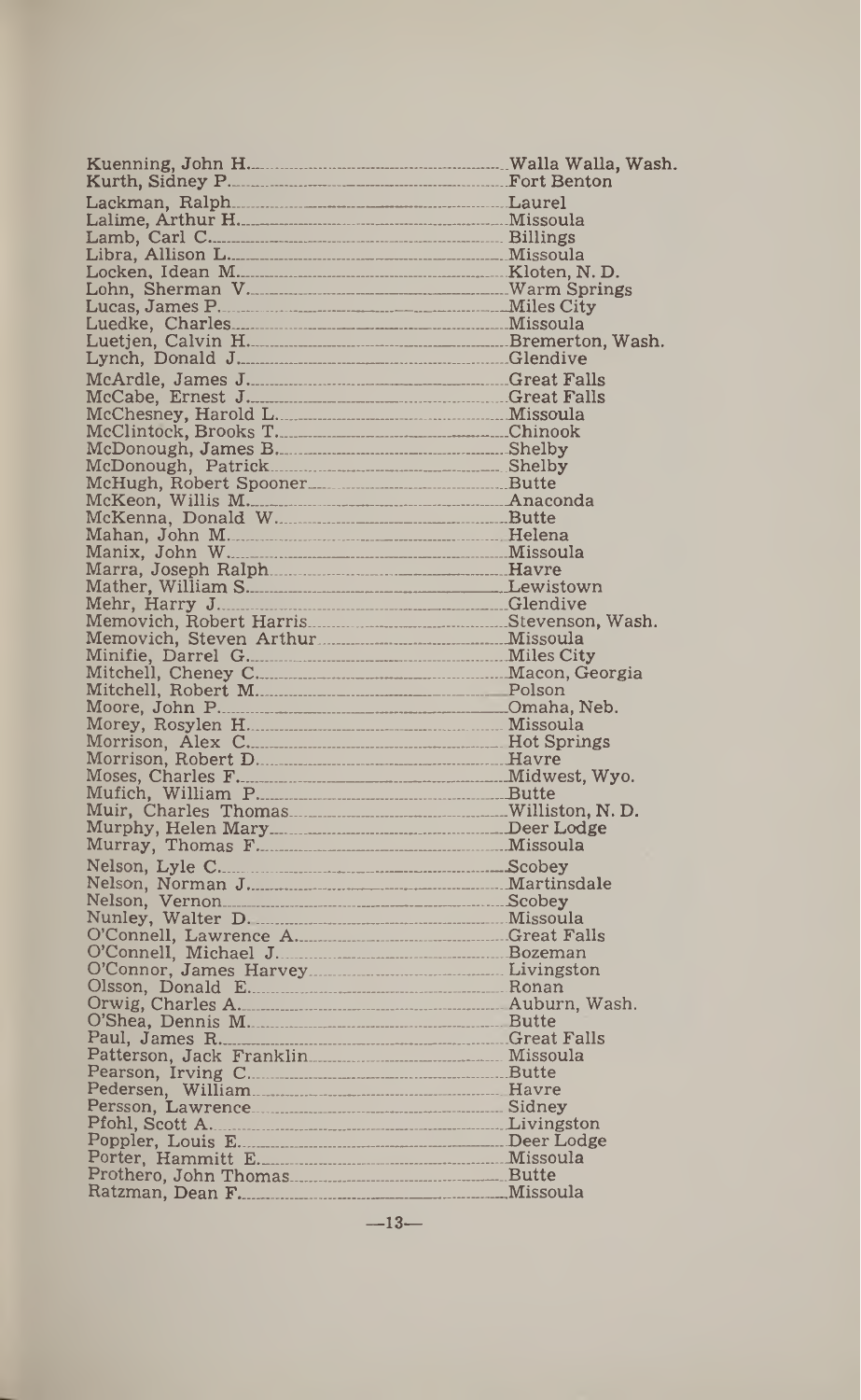| Rice, Donald Vern __________________________________Santa Barbara, Calif.                                      |  |
|----------------------------------------------------------------------------------------------------------------|--|
| Risken, John H. 2008. 2008. 2010. 2011                                                                         |  |
| Ritenour, Margaret K. The Manuscription of Pendroy                                                             |  |
| Robbins, Orville W. 5. 1994                                                                                    |  |
|                                                                                                                |  |
|                                                                                                                |  |
|                                                                                                                |  |
| Ryan, Kenneth M. Sandard Milltown                                                                              |  |
| Ryan, Raymond D. 2000 and Communications and Big Timber                                                        |  |
|                                                                                                                |  |
| Schile, Cornelius H. Cornelius H. Cornelius H. Cornelius H. Cornelius H. Cornelius H. Cornelius H. C. et al. ( |  |
| Seierco, Warren C. Contract Communication Portland, Ore.                                                       |  |
|                                                                                                                |  |
| Senechal, James F. 7. 2006. [1] Seattle, Wash.                                                                 |  |
|                                                                                                                |  |
|                                                                                                                |  |
| Smith, Chadwick H.                                                                                             |  |
| Smith, Marvin J. _________________________________Great Falls                                                  |  |
| Smith, Steward H. __________________________________Missoula                                                   |  |
| Spangelo, Waldo N. 7. 2008 . 2009 . 2010 . 2010 . 2010 . 2010 . 2010 . 2010 . 2010 . 2010 . 2010 . 2010 . 2010 |  |
|                                                                                                                |  |
|                                                                                                                |  |
|                                                                                                                |  |
|                                                                                                                |  |
| Sullivan, Sylvester J.                                                                                         |  |
|                                                                                                                |  |
|                                                                                                                |  |
|                                                                                                                |  |
|                                                                                                                |  |
|                                                                                                                |  |
|                                                                                                                |  |
| Tomlinson, Donald F. 1997. Missoula                                                                            |  |
| Toole, Bruce R. Missoula                                                                                       |  |
|                                                                                                                |  |
|                                                                                                                |  |
|                                                                                                                |  |
| Vaughan, Warren F. The Manuscripture of Billings                                                               |  |
| Vick, Richard V. Martin March 1998. [19] Kalispell                                                             |  |
| Vogt, Cornelius W. Cornelius W. Cornelius Wissoula                                                             |  |
| Walsh, James F. 2008. Entertainment of the Billings                                                            |  |
|                                                                                                                |  |
| Webb, Robert J. [10] Bothell, Wash.                                                                            |  |
|                                                                                                                |  |
| White, Charles R. Marian Marian Malispell                                                                      |  |
| White, Gordon T. The Contract of Clasgow                                                                       |  |
|                                                                                                                |  |
| Wilson, Dola N. Miles City                                                                                     |  |
| Wolf, Donald Richard                                                                                           |  |
| Woodlief, Joseph B. The Miller Butte                                                                           |  |
| Woods, Larry O. Sidney                                                                                         |  |
| Worden, Donovan, Jr. 2008. Missoula                                                                            |  |
| Wuerthner, John P. The Miller of Palls Creat Falls                                                             |  |
|                                                                                                                |  |

i.